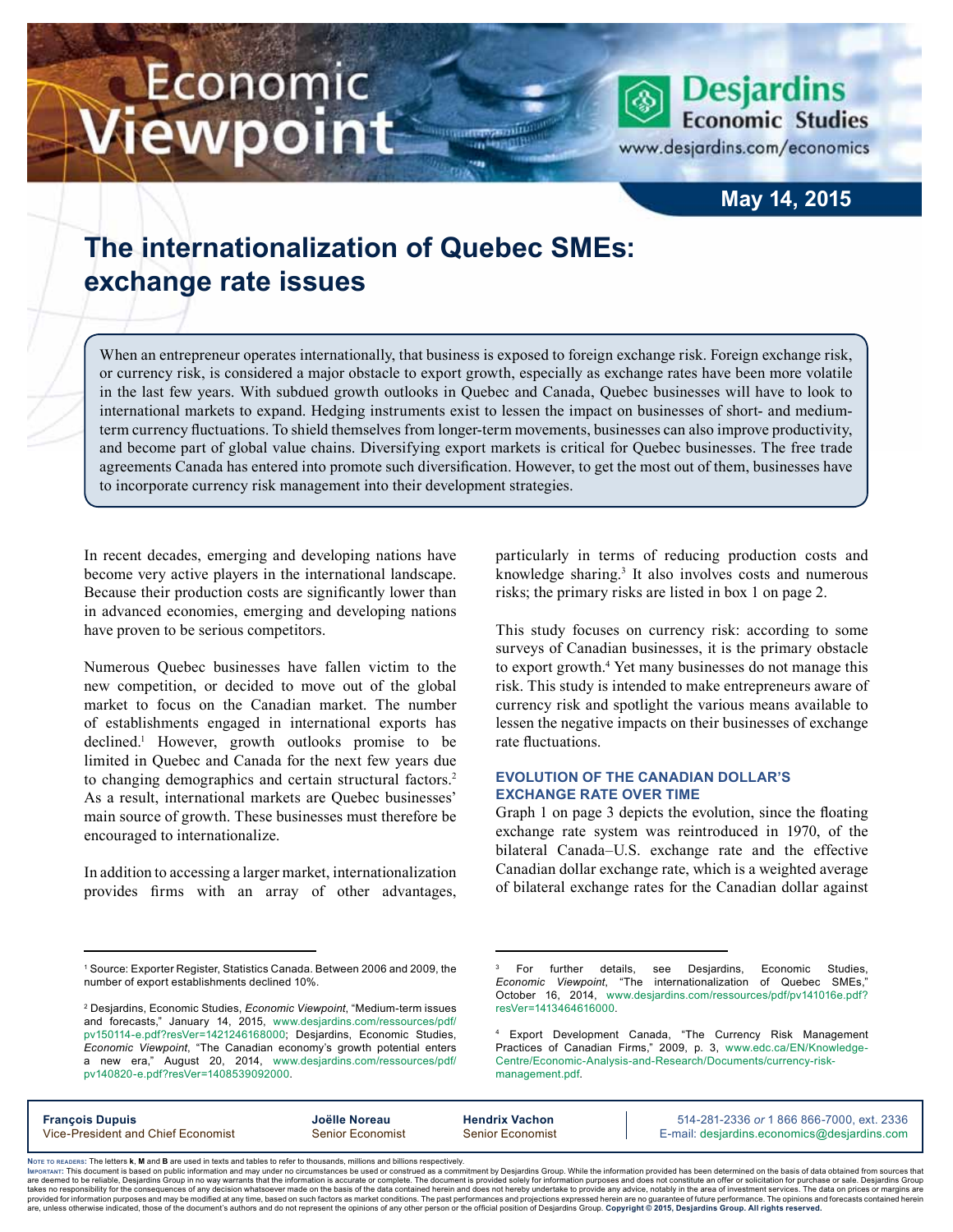

#### **Box 1 The risks of internationalization**

All companies face an array of risks. Companies with international operations are, among other things, faced with specific risks. The main risks are summarized below.

**Currency risk –** All international activities involve currency risk. Exchange rates fluctuate, generating uncertainty about the revenue and expenses associated with companies' international activities.

**Economic risk –** This risk refers to the economic events that can occur in foreign markets, disrupting demand for the company's products: higher inflation, real estate slump, recession, etc.

**Political risk –** Social upheaval, strikes, geopolitical conflicts and corruption are among the risks that can disrupt a company's sales or supply abroad. Imposing an embargo is another example.

**Legal risk –** There are two kinds of legal risk. There is legal risk associated with the chance that a foreign country will change its product regulations, requiring the company to make modifications or request new authorizations. There is also legal risk arising from contracts with foreign clients, such as the fees incurred abroad to enforce a contract.

**Taxation risk –** Higher duties and taxes can make products more expensive in foreign markets, penalizing the company's competitiveness. Taxation risk also covers changes that may be made to tax benefits and subsidies, and any other change to the other country's tax regime.

**Commercial risk –** Putting a product on the market always carries its own share of risks, such as the risks involved in assessing demand, price setting, marketing, and evaluating the competition. When they occur elsewhere, the risks intensify, because it is harder to assess customers' needs and tastes and the state of the competition abroad than it is at home.

**Transport risk –** Selling merchandise abroad increases the risks associated with transport, such as breakage, loss, theft, vandalism, accidents, and so on. Also, when taking merchandise across borders, burdensome customs formalities or incomplete documents can cause delays.

**Counterfeit risk –** In some countries, it is difficult to enforce intellectual property rights. Foreign competitors can copy a product or its components and then manufacture them at a lower cost.

**Supplier and customer risk –** Risks always surround transactions with the company's suppliers and customers, but geographic distance, language barriers and cultural differences increase such risks tenfold. Assessing the solvency of commercial partners, for example, or making sure they are honest can be a problem.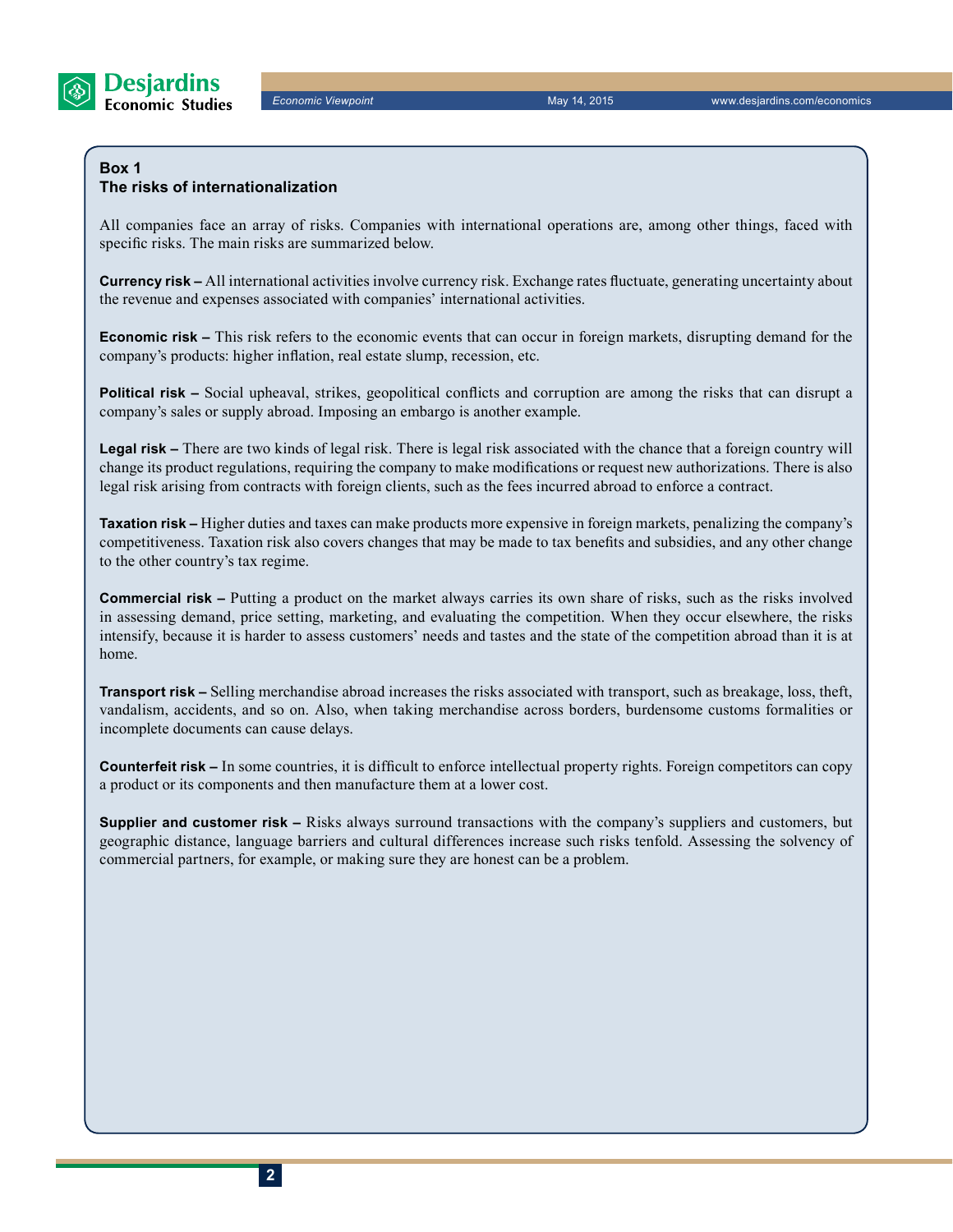



the currencies of Canada's major trading partners.<sup>5</sup> The two exchange rates move in tandem, which is normal given the importance of the United States in Canada's trade: about three quarters of Canadian exports go to the United States, and just over half of our imports come from there.

In the 45 years from 1970 to 2015, the Canadian dollar went through four major depreciation cycles (shaded areas in graph 1) and three major periods of appreciation. In the last 13 years, exchange rate movements have accelerated and intensified. From January 2002 to November 2007, a period of just 70 months, the Canadian dollar rose 65% against the greenback; subsequently, during the financial crisis and recession, it depreciated by 25% in just 16 months (table 1). The loonie then made up the lost ground, but started to trend down again in September 2012.

The bilateral Canada–U.S. exchange rate has become a lot more volatile over time, as shown in graph 2. As the exchange rate becomes more volatile, the currency risk to which firms are exposed intensifies.



#### **Sources of currency fluctuations Commodity prices and interest rate spreads**

Canada has a floating exchange rate policy. This means that the Canadian dollar fluctuates based on supply and demand for the currency. Supply and demand are influenced by many factors; the most critical factors are commodity prices, particularly crude oil prices, and interest rate spreads between Canada and its primary trade partner, the United States.

When commodity prices go up, the value of Canada's commodity exports also rises. This increases demand for the Canadian dollar, as foreigners will need more of them to pay Canadian producers. Conversely, if commodity prices decline, the Canadian dollar depreciates. Graph 3 on page 4 depicts the extent to which oil price fluctuations are a

## **Table 1 – Length and scope of the loonie's primary from January 1970 to March 2015 depreciation and appreciation movements against the U.S. dollar**

| Movement     | Start          | End               | <b>Number</b><br>of months | <b>Percent depreciation</b><br>or appreciation |
|--------------|----------------|-------------------|----------------------------|------------------------------------------------|
| Depreciation | January 1977   | January 1986      | 108                        | $-28%$                                         |
| Appreciation | January 1986   | October 1991      | 69                         | $+25%$                                         |
| Depreciation | October 1991   | January 2002      | 123                        | $-30%$                                         |
| Appreciation | January 2002   | November 2007     | 70                         | $+65%$                                         |
| Depreciation | November 2007  | March 2009        | 16                         | $-25%$                                         |
| Appreciation | March 2009     | September 2012    | 42                         | $+32%$                                         |
| Depreciation | September 2012 | <b>March 2015</b> | 30                         | $-22%$                                         |

Sources: Datastream and Desjardins, Economic Studies

<sup>&</sup>lt;sup>5</sup> In 1950, Canada became the first major nation to adopt a floating exchange rate regime. In 1962, the exchange rate was pegged again, but for just a few years: in 1970, Canada returned to a floating exchange rate regime. The Canadian dollar's effective exchange rate comes from the Bank for International Settlements.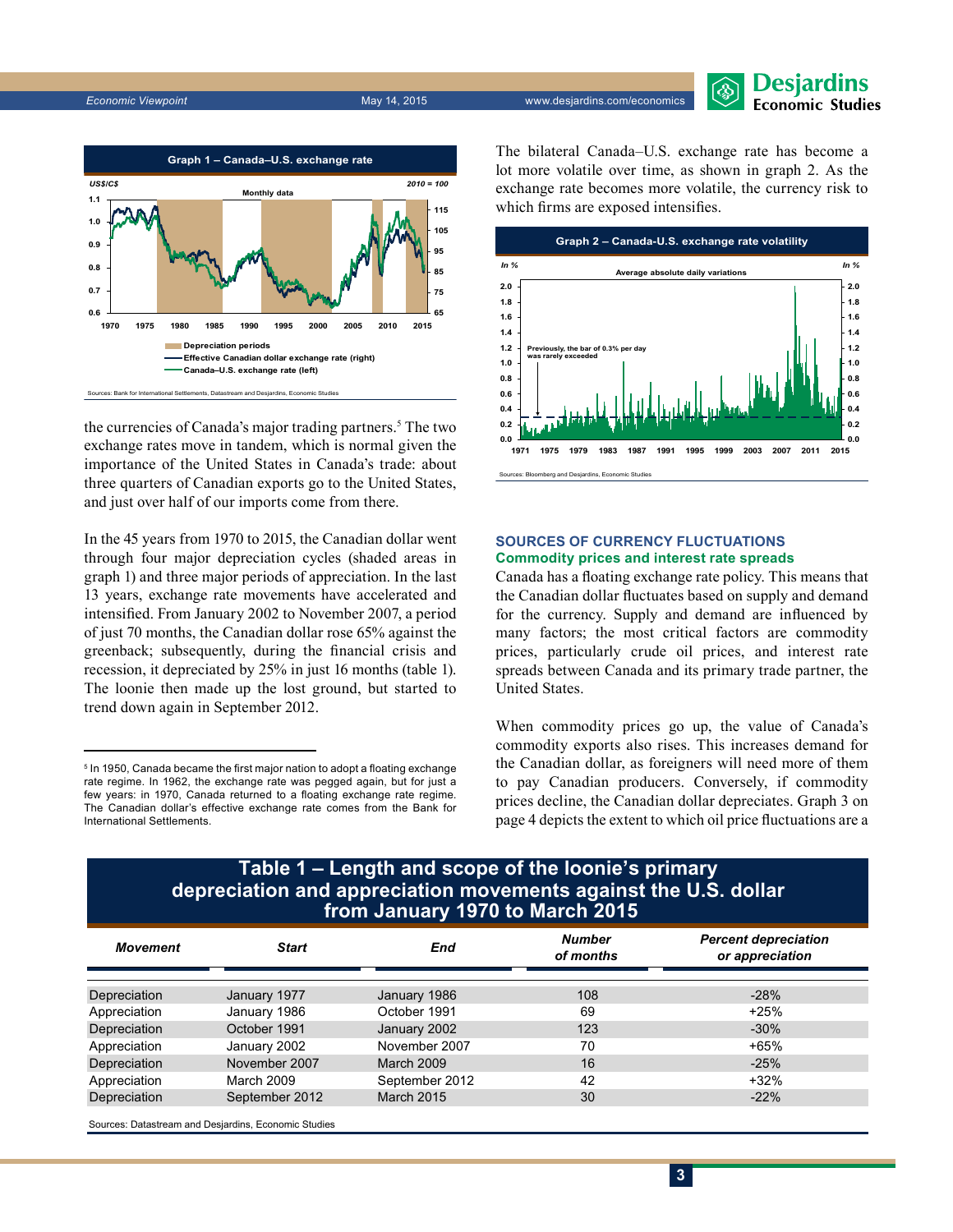

*Economic Viewpoint* May 14, 2015 www.desjardins.com/economics



source of substantial fluctuations for the loonie, as oil is one of Canada's primary export commodities. Such fluctuations are frequently unpredictable: the recent plunge by crude oil prices had not been anticipated before it materialized in the fall of 2014.

Interest rate spreads between trade partners also affect currency values. When interest rates go up in the United States while remaining stable or declining in Canada, demand for U.S. securities increases at the expense of demand for Canadian securities. This results in less demand for the Canadian dollar and more for the U.S. dollar, and the loonie depreciates.

Expectations of widening or narrowing interest rate spreads therefore have an impact on the exchange rate. These expectations depend on numerous factors, such as diverging growth outlooks in the two countries, forecast inflation growth, or the condition of public finances. Currently, for example, growth outlooks are better in the United States than they are in Canada. The Bank of Canada (BoC) lowered its key rate in January to mitigate the adverse impact on the Canadian economy of tumbling oil prices. For its part, in the United States, the Federal Reserve should soon raise its interest rate, as the U.S. economy has strengthened and it has a good growth outlook. Analysts therefore expect the spread between Canadian and U.S. interest rates to widen, putting downside pressure on the value of the loonie against the greenback.

#### **Currency war**

Currency depreciation stimulates a country's economy by encouraging exports and discouraging imports. In principle, a country with a floating exchange rate policy allows its currency to fluctuate with supply and demand shifts and does not try to influence it.

In recent months, a number of countries have eased their monetary policies by lowering interest rates or injecting liquidity into their financial systems. The European Central Bank and Bank of Japan did so to stimulate anaemic economies and stave off deflation. Other countries like Canada and Australia lowered their key rates to mitigate the negative impacts of falling commodity prices on their economies (oil, in Canada's case).

Since the start of 2015, more than 20 countries have adopted monetary easing policies, reviving fears of a currency war. In fact, some countries may have adopted such policies in order to bring down the value of their currency and make them more competitive in the international market, prompting competitors to act likewise in order to protect market share.

Many countries do not have much room to manoeuvre to kick start their economies. In many cases, interest rates are at the floor, and turning to budgetary policy is inappropriate given the elevated public debt. In this context, weakening the currency may seem like the last way to stimulate the economy. Although a country can rely on depreciating its currency to stimulate exports in the short term, it quickly loses that competitive edge if other countries follow suit. For example, the euro has depreciated just about as much as the yen against the U.S. dollar since October 2014, so Japan is no more competitive in the U.S. market than it was compared with euro zone countries six months ago.

On the other hand, the euro and yen exchange rates against the greenback have fluctuated wildly during this time. The yen and euro depreciation probably do not result from an official currency war, but the example shows that the main result of a currency war would be to increase exchange rate volatility substantially.

#### **International financial instability**

Periods of financial instability also create a lot of currency volatility because of the uncertainty they generate. During the 2008 financial crisis and the recession that followed in 2009, many countries saw extensive effective exchange rate volatility. Sitting at 0.39% from 2000 to 2007, the average daily fluctuation in the yen's exchange rate climbed to  $0.70\%$  between 2008 and 2009 (graph 4 on page 5).<sup>6</sup>

Similarly, during the European sovereign debt crisis that lasted from the end of 2009 to the end of 2011, the euro's

<sup>6</sup> This is the absolute daily variation.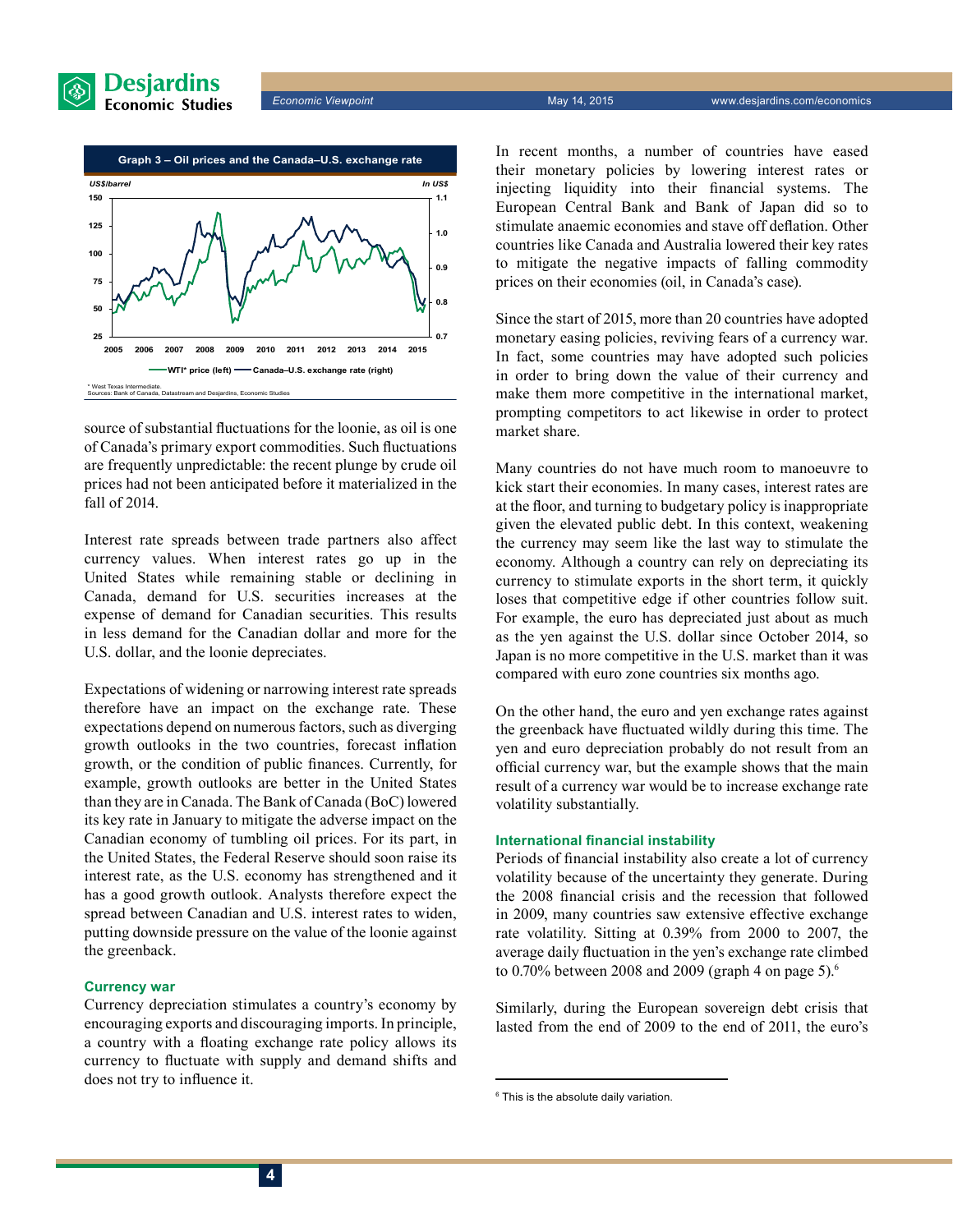



exchange rate was highly variable. Bilateral exchange rates for the euro against the U.S. dollar, pound sterling, yen and Swiss franc were more volatile during this period than they were prior to the 2008 financial crisis (graph 5).



Exchange rate volatility intensifies during periods of financial instability due to such things as the safe haven effect: investors abandon the assets of the country that is in crisis, fleeing to more secure assets. Because U.S. investments are often considered secure, the greenback is a core safe haven. However, this can change with the times and events.

While financial instability is a source of currency fluctuation, exchange rate volatility can, in turn, be a source of financial instability. G‑20 finance ministers and central bankers believe that currency volatility is a challenge for the global economy.<sup>7</sup> For example, a substantial portion of some countries' debt is denominated in a foreign currency, increasing their risk of default when that currency appreciates.

#### **Government involvement**

The exchange rate fluctuations that stem from shifts in currency supply and demand are normal in a floating regime. On the other hand, the fluctuations triggered by a currency war or financial instability are not desirable. Governments can help lessen fluctuations by encouraging greater intercountry collaboration on exchange rate policy, to prevent currency wars. Governments must also put pressure on countries that control their exchange rates and thus generate global trade imbalances. When such imbalances deepen, they increase the risk of a chaotic correction, characterized by abrupt adjustments to exchange rates and the imposition of risk premiums on a wide array of financial assets.<sup>8</sup>

Furthermore, countries that need structural reforms must be encouraged to implement them, rather than turning to currency depreciation to stimulate their economies.

Lastly, each government should ensure sound management of the public finance in its own country. By doing so, they would help maintain international financial stability, which would reduce exchange rate volatility.

#### **Risks associated with currency fluctuation**

A floating regime generates microeconomic risks, as currency movements affect business competitiveness and profitability. The main negative impacts of currency fluctuations on business are:

- A rise by the dollar makes export firms less competitive in international markets, and lessens the competitiveness of local businesses that are facing greater competition within the country.
- Prices of export products are usually set in foreign currencies. Due to exchange rate movements, the amount of Canadian dollars exporters get may be quite different from what they expected to receive when they set their prices. A rise by the Canadian dollar would translate into a shortfall with respect to projected revenue.
- Prices of imported products are also expressed in foreign currencies. Accordingly, Canadian dollar depreciation pushes costs up for Canadian importers.
- The two above risks are risks that are associated with a firm's commercial transactions. The same risks exist for financial transactions: depending on exchange rate movements, a company that takes out a loan abroad may have to pay more in Canadian dollars than anticipated for debt service and repayment; a company that has invested in a foreign financial asset could see smaller gains than expected (also in Canadian dollars).

<sup>7</sup> [www.g20.utoronto.ca/2015/150417-finance.html](http://www.g20.utoronto.ca/2015/150417-finance.html).

<sup>8</sup> Bank of Canada, "Financial System Review," December 2010, p. 5, [www.bankofcanada.ca/wp-content/uploads/2010/12/fsr\\_1210.pdf](http://www.bankofcanada.ca/wp-content/uploads/2010/12/fsr_1210.pdf).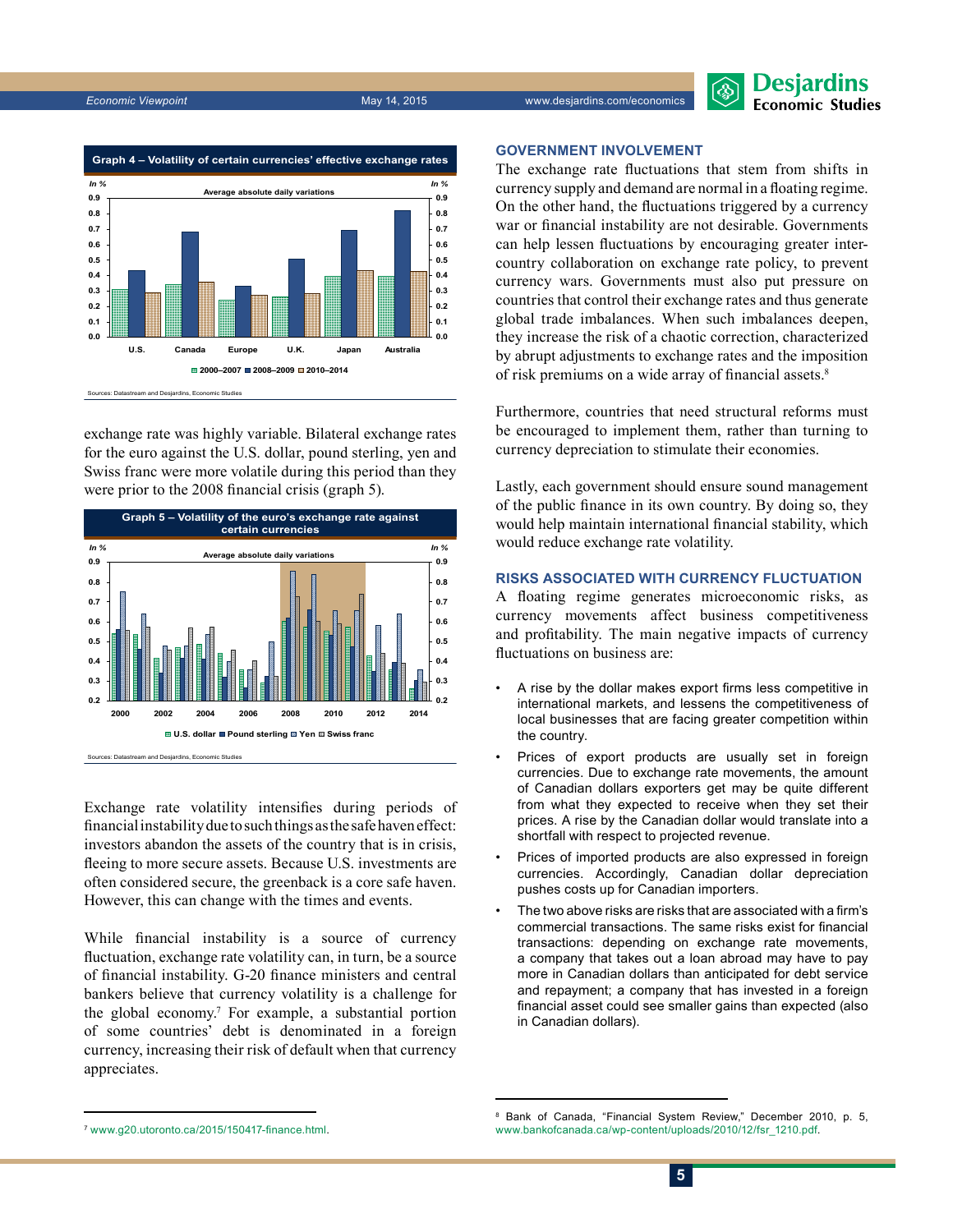Currency risks are exacerbated by the unpredictability and volatility of this variable. In the space of a few months, a company's bottom line can tilt in either direction, depending on the currency's trajectory.

Because of the competitive edge it gets from currency depreciation, we tend to think that it is in the best interest of a country to have its currency low. That is not necessarily the case. Currency appreciation also has some advantages. It reduces the cost of consumer goods and imported inputs, as well as the costs of machinery and equipment from abroad. It therefore benefits companies that import inputs and machinery, as well as consumers.

Having a floating exchange rate also allows an economy to get back to equilibrium faster if it slows or accelerates too much. For example, when the economy is running faster than normal and the central bank raises interest rates to rein in demand, the dollar goes up, which also helps slow growth to a less inflationary level. Then interest rates do not have to be raised as much to get the economy back to equilibrium.<sup>9</sup> A floating exchange rate regime therefore also has macroeconomic advantages.

#### **Solutions available to business Using foreign currency hedges**

There are techniques and instruments for managing the currency risk companies face. The organizations whose mission it is to support firms that operate internationally provide small and mid-sized businesses with information and advice on this matter. A few years ago, Export Development Canada (EDC) released a guide to support businesses in developing a foreign exchange policy.<sup>10</sup>

Briefly, currency risk management is a four-step process:



rce: Export Development Canada

There are essentially two types of hedge: the natural hedge and the financial hedge. A natural hedge involves achieving as good a match as possible between revenue and expenses in the same foreign currency. This technique could suit companies that get some of their inputs from the same country they export products to. A company that finances operations with a loan denominated in a trade partner's currency, for example, also benefits from a natural hedge.

**Economic Viewpoint** May 14, 2015 www.desjardins.com/economics

A financial hedge is created using currency hedge instruments that a company can purchase from a financial institution. Among them, the best known and most used are currency futures, currency options and currency swaps (box 2 on pages 7 and 8).<sup>11</sup>

Managing currency risks using hedging techniques and instruments is not simple. According to EDC surveys, export firms think that currency risk is the main obstacle to export growth. Yet a large proportion of them have no protection from this risk, primarily invoking a lack of internal resources and knowledge and the costs of hedging instruments to explain their behaviour.<sup>12</sup> Under these circumstances, it is not surprising that fewer small businesses manage their currency risk than mid-sized and large businesses.

Moreover, nearly 20% of exporters who do not manage currency risk stated that they thought hedging instruments were overly speculative. At the very least this is a contradictory argument: by not protecting themselves, entrepreneurs are hoping that the exchange rate will be stable or tip in their favour. That is a very speculative attitude.

Currency hedges must not be used for speculation. On the contrary, entrepreneurs must accept the possibility that their strategy could result in forgoing the benefits of a future change in exchange rates that would be advantageous to them.

<sup>&</sup>lt;sup>9</sup> Note that the exchange rate's contribution to monetary policy effects depends on the country's openness to international trade.

<sup>10</sup> Export Development Canada, "Building a Foreign Exchange Policy," 2012, 37 p., [www.edc.ca/EN/Promotions/Documents/fx-guide.pdf.](http://www.edc.ca/EN/Promotions/Documents/fx-guide.pdf)

<sup>&</sup>lt;sup>11</sup> For more information on the various types of hedging instruments, see: Caisse centrale Desjardins, "Managing currency risk," 28 p., [www.desjardins.com/en/entreprises/solutions/services-internationaux/](http://www.desjardins.com/en/entreprises/solutions/services-internationaux/devises-etrangeres/ge-risque-change.pdf) [devises-etrangeres/ge-risque-change.pdf](http://www.desjardins.com/en/entreprises/solutions/services-internationaux/devises-etrangeres/ge-risque-change.pdf).

<sup>12</sup> Export Development Canada, "The Currency Risk Management Practices of Canadian Firms," 2009, p. 4, [www.edc.ca/EN/Knowledge-](http://www.edc.ca/EN/Knowledge-Centre/Economic-Analysis-and-Research/Documents/currency-risk-management.pdf)[Centre/Economic-Analysis-and-Research/Documents/currency-risk](http://www.edc.ca/EN/Knowledge-Centre/Economic-Analysis-and-Research/Documents/currency-risk-management.pdf)[management.pdf](http://www.edc.ca/EN/Knowledge-Centre/Economic-Analysis-and-Research/Documents/currency-risk-management.pdf).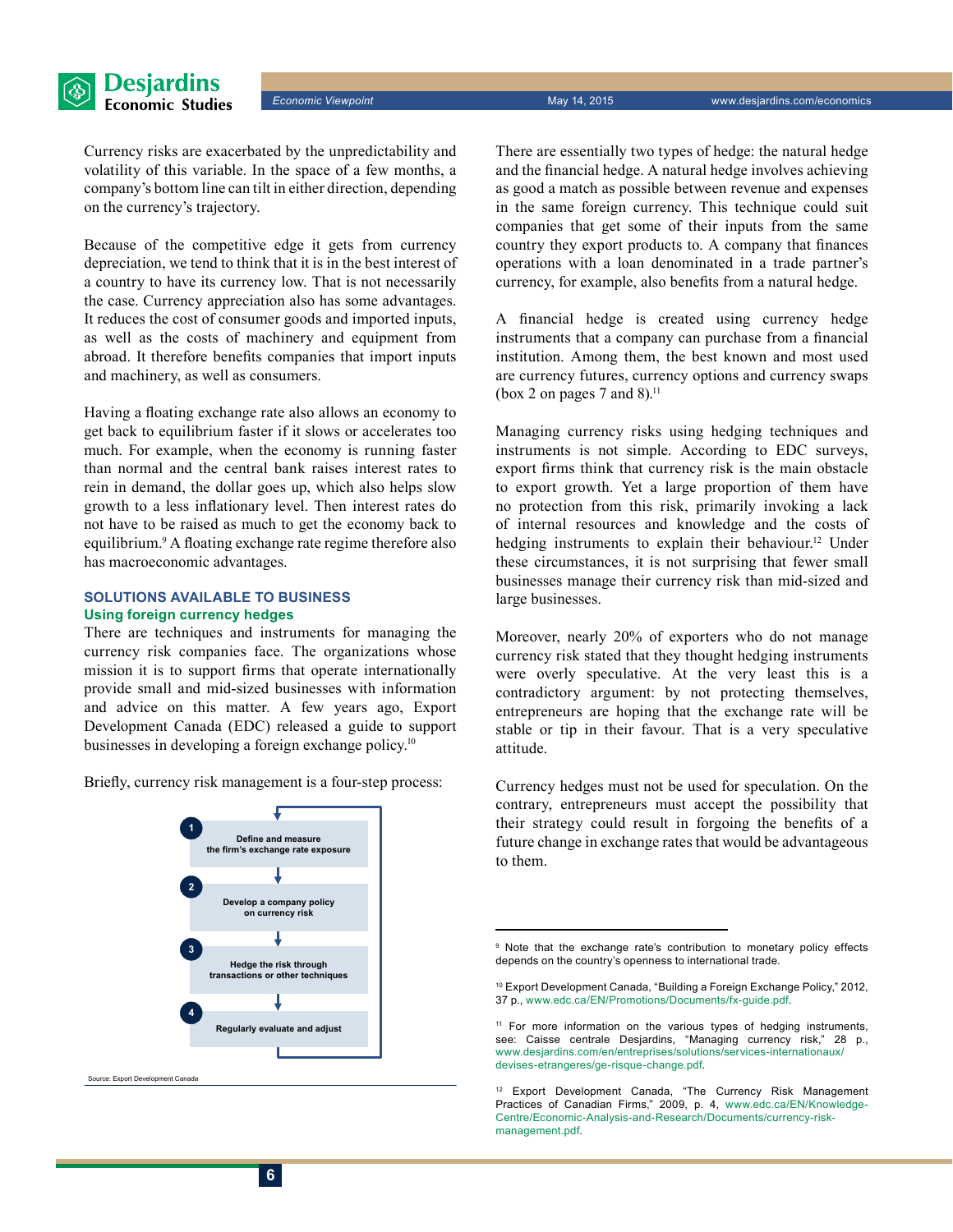

#### **Box 2**

#### **Some uses of hedging instruments**

#### **Example 1**

A **currency futures** contract is a commitment between two parties to buy or sell an amount of foreign currency at a predetermined date and rate.

An exporter is to receive US\$100,000 in six months. Expecting the Canadian dollar to eventually rise, the exporter decides to protect himself with a currency future.

On a spot basis (at today's rate), the Canadian dollar is worth US\$0.8000. The 6-month futures price is US\$0.8028.

The exporter is therefore pledging to sell his US\$100,000 in six months at a rate of US\$0.8028, established today, no matter what the dollar does.

After six months, converting his US\$100,000 will yield C\$124,564.03 (100,000/0.8028).

If the Canadian dollar appreciated 10% during the 6‑month period, the Canadian dollar exchange rate at term would have been US\$0.8800 and he would have received C\$113,636.36, 8.8% less than the amount he received with the futures contract. On the other hand, if the Canadian dollar had depreciated 10%, he would not have benefited at all.

#### **Example 2**

A **currency option** provides the holder with the right to buy or sell a given amount of foreign currency at a predetermined date and rate. The buyer pays a premium to get this right. The amount of the premium depends on a number of factors, including the option's term, the amount of protection the buyer wants from the market rate, forecast volatility, and the amount to hedge. The premium is not refundable, regardless of whether the option is exercised.

The exporter in the previous example, who is to receive US\$100,000 in six months, decides to hedge against potential loonie appreciation by purchasing a currency option.

On a spot basis (at today's rate), a Canadian dollar is worth US\$0.8000. He buys a put (sell) option for US\$100,000 that matures in six months, at an exercise price of US\$0.8200 and a premium of C\$1,100.

Six months later, the Canadian dollar has risen against the greenback, and the exchange rate is US\$0.8800. Without hedging, he would have gotten C\$113,636.36 (100,000/0.8800) for his US\$100,000. If he exercises his option, he will get C\$121,951.22 (100,000/0.8200) instead.

If the Canadian dollar had depreciated 10% during the six months, he would simply not have exercised his put option. Instead, he would have converted the US\$100,000 at an exchange rate of US\$0.7200, yielding C\$138,888.89 (100,000/0.7200).

#### **Example 3**

A **currency swap** consists of two opposite transactions that are done simultaneously for the same amount.

Our same exporter, who is to receive a payment of US\$100,000 in six months, needs the money now to pay suppliers. He decides to do a currency swap.

He buys US\$100,000 at the current exchange rate and sells it using a 6‑month futures contract. On one hand, he gets the money he needs right away and, on the other, he shields himself from a potential rise by the Canadian dollar (as shown in the futures example).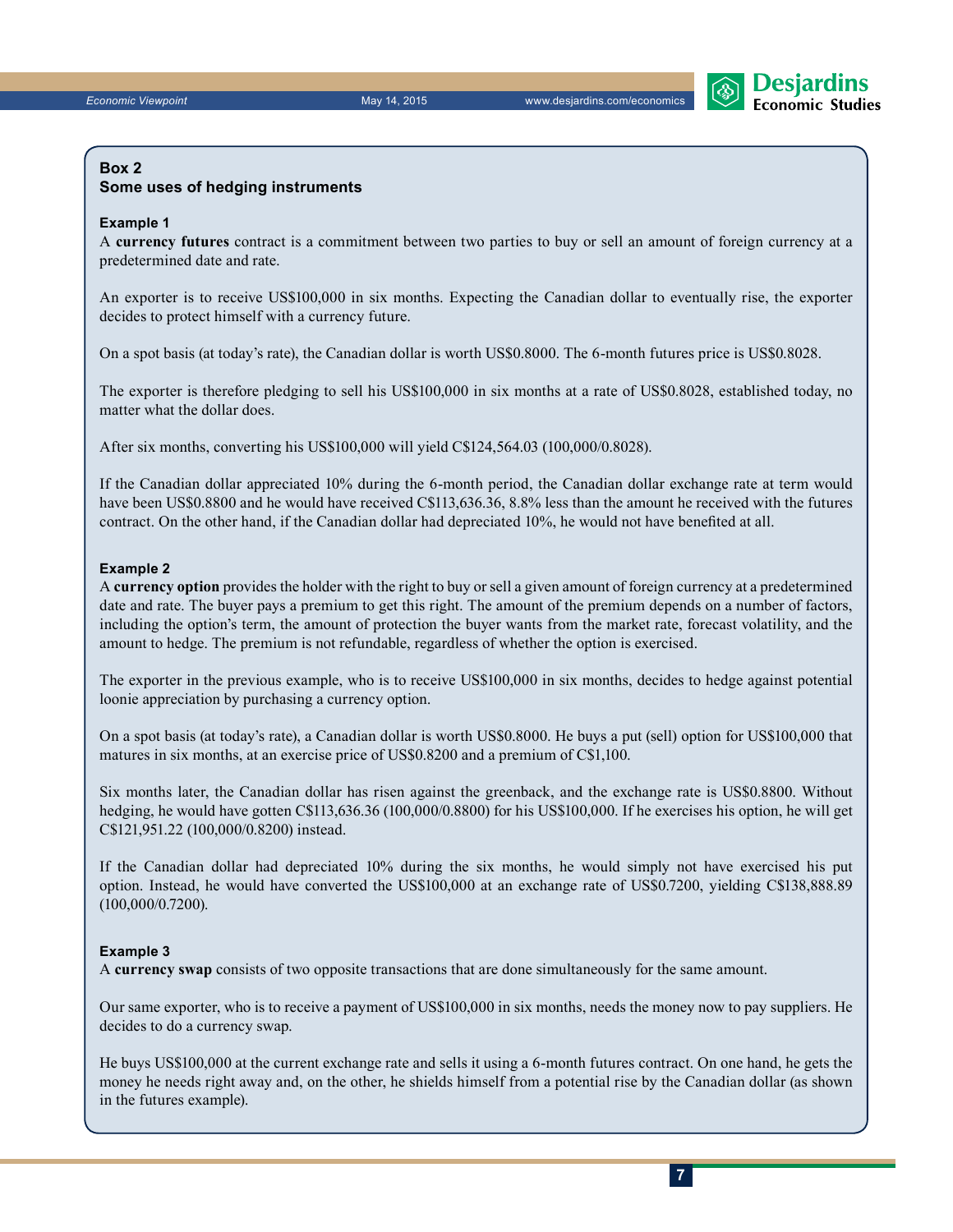

Each type of hedge has advantages and drawbacks:

| Instrument      | <b>Advantages</b>                                                                                                                                                 | <b>Drawbacks</b><br>. Does not capitalize on favourable currency<br>movements<br>. The premium must be paid regardless<br>of whether the option is exercised |  |
|-----------------|-------------------------------------------------------------------------------------------------------------------------------------------------------------------|--------------------------------------------------------------------------------------------------------------------------------------------------------------|--|
| Currency future | . No initial outlay required<br>. Hedges against unfavourable currency<br>movements                                                                               |                                                                                                                                                              |  |
| Currency option | . Hedges against unfavourable currency<br>movements while capitalizing on favourable<br>currency movements                                                        |                                                                                                                                                              |  |
| Currency swap   | . No initial outlay required<br>. Resolves problems with the synchronization<br>of foreign currency flow while protecting<br>from unfavourable currency movements | . Does not capitalize on favourable currency<br>movements                                                                                                    |  |

While it is true that there is a cost to actively managing currency risk, especially when rates are very volatile, not doing so can be much more costly. Any company that is exposed to such a risk should take the time to estimate the costs and benefits associated with hedging instruments before making a decision for or against them.

#### **Improved productivity**

Even if companies use the best currency hedging techniques and instruments that are most appropriate for their situation, they still cannot shield themselves from long-term currency trends. Surviving such trends requires other strategies. There are several options for dealing with the effects of long-term Canadian dollar appreciation or depreciation on their bottom line.

Between the last quarter of 2003 and first quarter of 2005, the BoC used its *Business Outlook Survey* to ask participating businesses about how they were reacting to the Canadian dollar surge that was then occurring. As table 2 from the article published on the matter shows, their reactions were wide ranging.<sup>13</sup>

<sup>13</sup> Jean Mair, "How the Appreciation of the Canadian Dollar has Affected Canadian Firms: Evidence from the Bank of Canada *Business Outlook Survey*," *Bank of Canada Review*, Bank of Canada, Fall 2005, 8 p., [www.banqueducanada.ca/wp-content/uploads/2010/06/mair.pdf.](http://www.banqueducanada.ca/wp-content/uploads/2010/06/mair.pdf)

| <b>Table 2</b><br>Main responses of companies hurt by Canadian dollar appreciation |  |  |  |  |
|------------------------------------------------------------------------------------|--|--|--|--|
| Q1 2005*                                                                           |  |  |  |  |
|                                                                                    |  |  |  |  |
| 21%                                                                                |  |  |  |  |
| 18%                                                                                |  |  |  |  |
| 25%                                                                                |  |  |  |  |
| 38%                                                                                |  |  |  |  |
| 11%                                                                                |  |  |  |  |
| 16%                                                                                |  |  |  |  |
| 32%                                                                                |  |  |  |  |
| 41%                                                                                |  |  |  |  |
|                                                                                    |  |  |  |  |

\* Responses do not sum to 100 because firms may have taken several actions; \*\* This category included measures to introduce new products, reorient sales strategies and change invoicing currency. It also included reductions in capital spending, moving inputs abroad, and changes in hedging practices. Sources: Bank of Canada and Desjardins, Economic Studies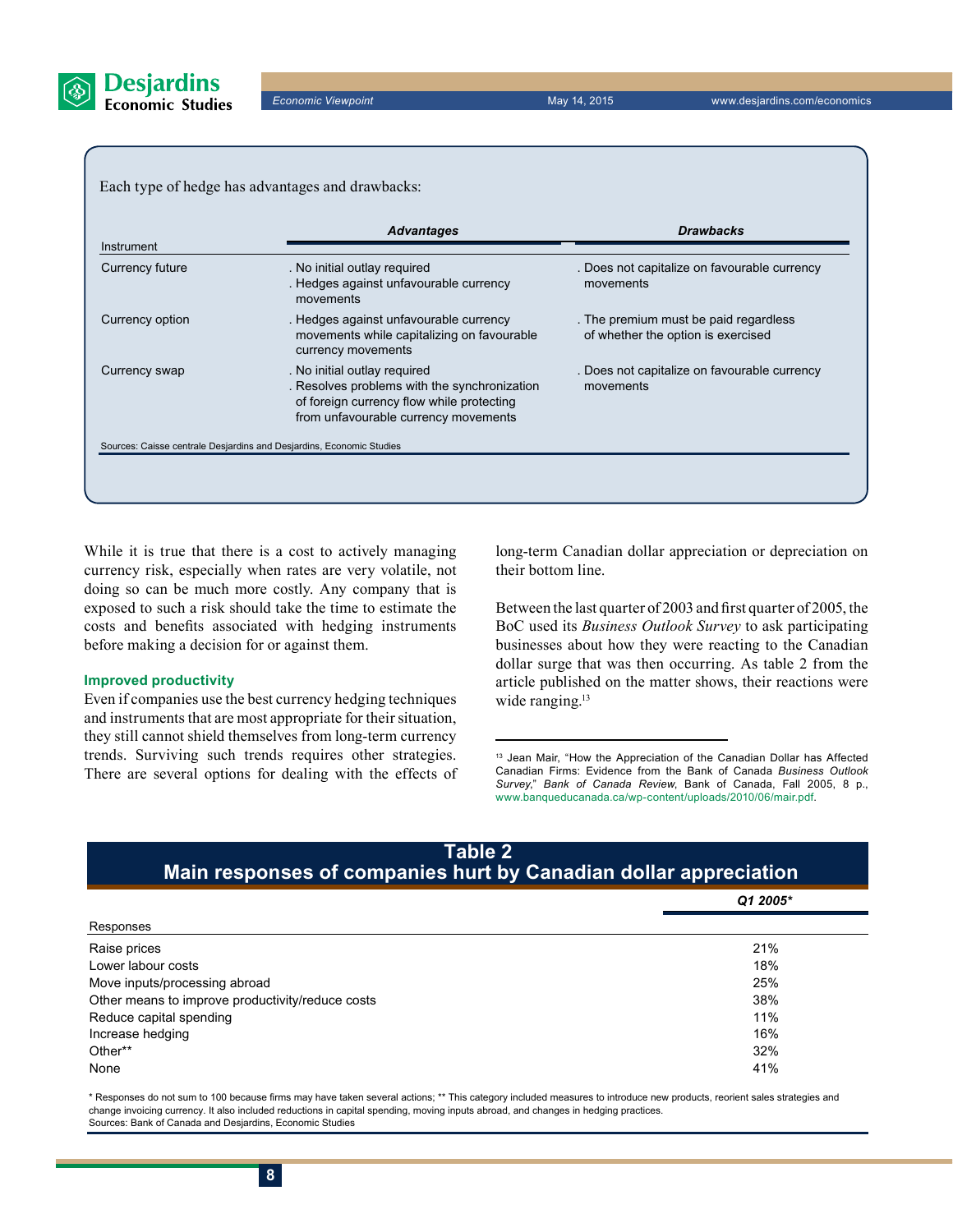**Desjardins Fronomic Studies** 

It is interesting to note that improving productivity through measures other than cutting labour costs was the most widespread response of the companies that were reacting to the Canadian dollar's rise.14 True, it is difficult to raise prices when competition is intense; moreover, most businesses generally see slashing labour costs—either by cutting staff or limiting compensation—as a last resort solution.

Although it seems like an appropriate response to currency appreciation, enhancing productivity should also be seen as a form of prevention. In fact, the most productive—and therefore most competitive—businesses are clearly in a better position than their competitors to deal with currency fluctuations. With a more efficient cost structure, they are more profitable and can therefore absorb currency shocks without putting the company's survival on the line.

Increased innovation would also help Quebec businesses perform well internationally, particularly because companies in advanced economies must henceforth focus on value-added products to stay competitive. It is very difficult for them to compete with emerging nations in mass production, because emerging nations have a competitive edge that is hard to beat in terms of production costs, particularly wages.

Productivity improvements often come through investing in machinery and equipment, much of which is imported. It would therefore be wise for businesses to capitalize on times when the loonie is high to invest in production equipment.

#### **Supply chain optimization and participation in a global value chain**

Many of the businesses surveyed by the central bank modified their supply chains in response to the loonie's rise. Some turned to foreign suppliers, particularly suppliers in emerging nations that provided inputs at advantageous costs. Others operated more extensively abroad. Frequently, they moved simple production processes to emerging economies and kept production involving more value added, such as design and marketing, in Canada.

Note that the loonie's rise in the first decade of the century coincided with emerging nations' expansion, allowing Canadian businesses to acquire much cheaper inputs while capitalizing on an exchange rate that was favourable to imports.

By increasing the proportion of imported inputs or shifting some production abroad, businesses reacted to the

loonie's rise by increasing their natural hedge. Similarly, participating in a global value chain may give a business some protection from currency fluctuations by increasing its natural hedge.15 Essentially, a company that is part of a value chain specializes in a specific part of the production process for which it has proven efficiency. In global value chains, businesses are often vertically integrated, meaning that they import intermediate goods for manufacturing goods that are then exported. This process increases the chances that the company will have a natural hedge that protects it from currency fluctuations.

#### **Market diversification and currency risk**

As mentioned in the introduction, some factors, including population ageing, suggest that Canada will see limited economic growth in the coming years. As a result, international markets will be Quebec businesses' main source of growth.

For Quebec exporters, the U.S. market is a sure thing because of its geographic proximity, and its cultural and social similarities, as well as similarities in its trade law, making it easy for local businesses to access. Europe, though not as close as the United States, still has many affinities with Quebec. After the United States, the countries of European Union are Quebec's second largest export market (table 3 on page 10). Emerging nations, where the middle class's standard of living is rising steadily, offer very promising growth potential for Quebec exports. For businesses, the key to success is therefore further diversification of their international client base. Without turning away from traditional markets, they should consider the possibility of broadening their trade partner base and including emerging nations.

The diversification process is underway: between 2000 and 2014, the U.S. share of Quebec's total exports fell from 86% to 70%, while the portion of exports going to countries in European Union went from 9% to 12%. The share of BRIC countries (Brazil, Russia, India and China) rose from 1.1% to 5.7% (table 3 on page 10). The "other countries" category, which also expanded substantially during this time, includes a great many emerging markets in Asia and Latin America.

Diversifying a business's export markets can reduce the economic risk it is vulnerable to. In fact, a drop in demand for its products that results from an economic slowdown

<sup>&</sup>lt;sup>14</sup> The results of the survey must be interpreted with caution given the small sample size.

<sup>&</sup>lt;sup>15</sup> A value chain includes all of the stages needed to produce a good or service and deliver it to the customer, from conception to final use. When these activities are handled by a variety of companies worldwide, it is called a global value chain.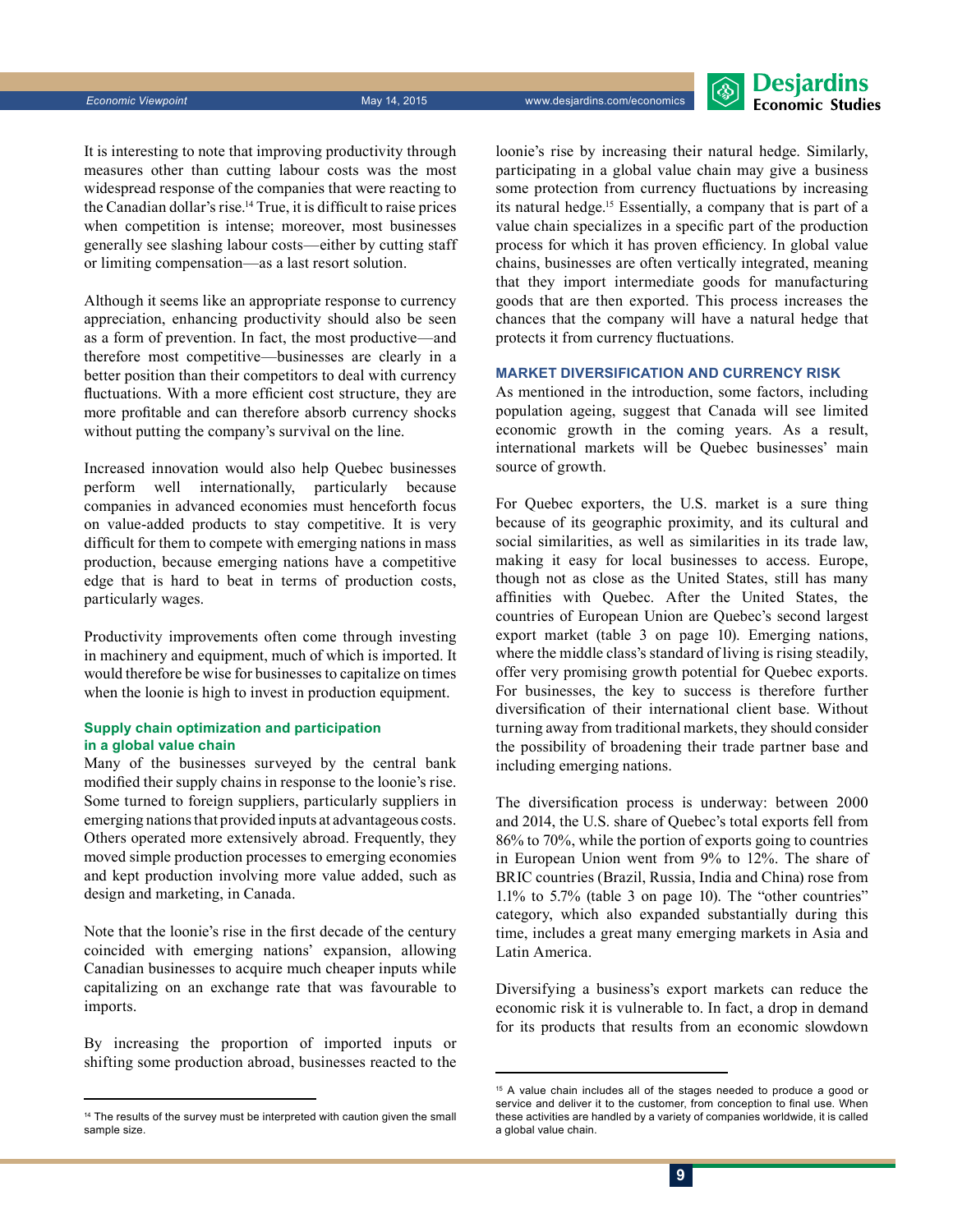

**Economic Viewpoint** May 14, 2015 www.desjardins.com/economics

## **Table 3 – Evolution of Quebec's international merchandise exports by region from 2000 to 2014**

|                                    |              | 2000                     |              | 2014                     |  |
|------------------------------------|--------------|--------------------------|--------------|--------------------------|--|
|                                    | Value (C\$B) | Percentage of<br>exports | Value (C\$B) | Percentage of<br>exports |  |
| <b>United States</b>               | 63.5         | 85,5%                    | 53.0         | 69,8%                    |  |
| European Union                     | 6.5          | 8,7%                     | 8.9          | 11,7%                    |  |
| BRIC*                              | 0.8          | 1,1%                     | 4.3          | 5,7%                     |  |
| Japan                              | 0.6          | 0,9%                     | 1.2          | 1,6%                     |  |
| Other countries                    | 2.9          | 3.9%                     | 8.4          | 11,1%                    |  |
| * Brazil, Russia, India and China. |              |                          |              |                          |  |

Sources: Industry Canada and Desjardins, Economic Studies

experienced by one of its trade partners could be offset by a rise in demand stemming from faster economic activity for another partner.

On the other hand, a company with several international trade partners is more vulnerable to foreign exchange risk, since it must carry out transactions involving numerous currencies. It could gain some natural protection if its trade partners' exchange rates were negatively correlated. However, selecting export markets based on exchange rate correlations is not a reliable strategy, as this parameter is affected by economic, structural, social and geopolitical factors.

Furthermore, some countries, whether emerging or not, are more subject to financial instability, which can eventually result in greater currency volatility and increase the foreign exchange risk to which their trade partners are exposed. A country can fall victim to financial instability for a whole array of reasons, including public debt and its political situation. Although these risks can be controlled by looking at a country's economic and political situation before doing business there, unforeseen events can happen anywhere in the world, even in countries that were thought to be safe from upheaval.

In other words, companies that want to further diversify their export markets must deal with greater currency risk, and therefore view managing currency risk as nearly essential to their success.

#### **Support for businesses**

#### **Information, training and financial assistance**

Managing currency risk is an integral part of major exporters' strategy. The small and mid-sized enterprises (SMEs) that constitute 99% of all Quebec businesses do not always have the human and financial resources they need to do so.<sup>16</sup> As a result, they may be averse to the idea of diversifying their export markets out of fear of greater exposure to currency risk.

One way to encourage Quebec SMEs to diversify their client bases geographically is to help them manage that risk. First and foremost, they must be made aware of the issue. Many businesses rejected the possibility of using hedging instruments out of hand, without even looking at the costs and benefits. Note that it is not an easy evaluation to do. They no doubt need support with this very first step.

A number of organizations—government agencies, business associations and financial institutions—offer support to business in the form of information and training in the area of currency risk management. Governments also offer financial assistance. Through Investissement Québec, for example, the provincial government offers a tax credit for diversifying Quebec manufacturers' markets; a company could dedicate some of this financial help to developing a foreign exchange policy.<sup>17</sup>

#### **Free trade agreements**

The free trade agreements concluded between the Canadian government and other nations favour the diversification of Quebec companies' export markets. Such agreements give businesses numerous competitive advantages, for example by reducing or eliminating tariff and non-tariff obstacles and providing privileged access to the trade partner's market. These advantages can be weighty enough to convince

<sup>16</sup> Desjardins, Economic Studies, "For a more entrepreneurial and prosperous Quebec," 2014, p. 19, [www.desjardins.com/ressources/pdf/](http://www.desjardins.com/ressources/pdf/de2014s-e.pdf?resVer=1398184629000) [de2014s-e.pdf?resVer=1398184629000.](http://www.desjardins.com/ressources/pdf/de2014s-e.pdf?resVer=1398184629000)

<sup>17</sup> [www.investquebec.com/quebec/en/financial-products/smbs-and-large](http://www.investquebec.com/quebec/en/financial-products/smbs-and-large-corporations/tax-credits/market-diversification-for-Quebec-manufacturing-companies.html)[corporations/tax-credits/market-diversification-for-Quebec-manufacturing](http://www.investquebec.com/quebec/en/financial-products/smbs-and-large-corporations/tax-credits/market-diversification-for-Quebec-manufacturing-companies.html)[companies.html](http://www.investquebec.com/quebec/en/financial-products/smbs-and-large-corporations/tax-credits/market-diversification-for-Quebec-manufacturing-companies.html).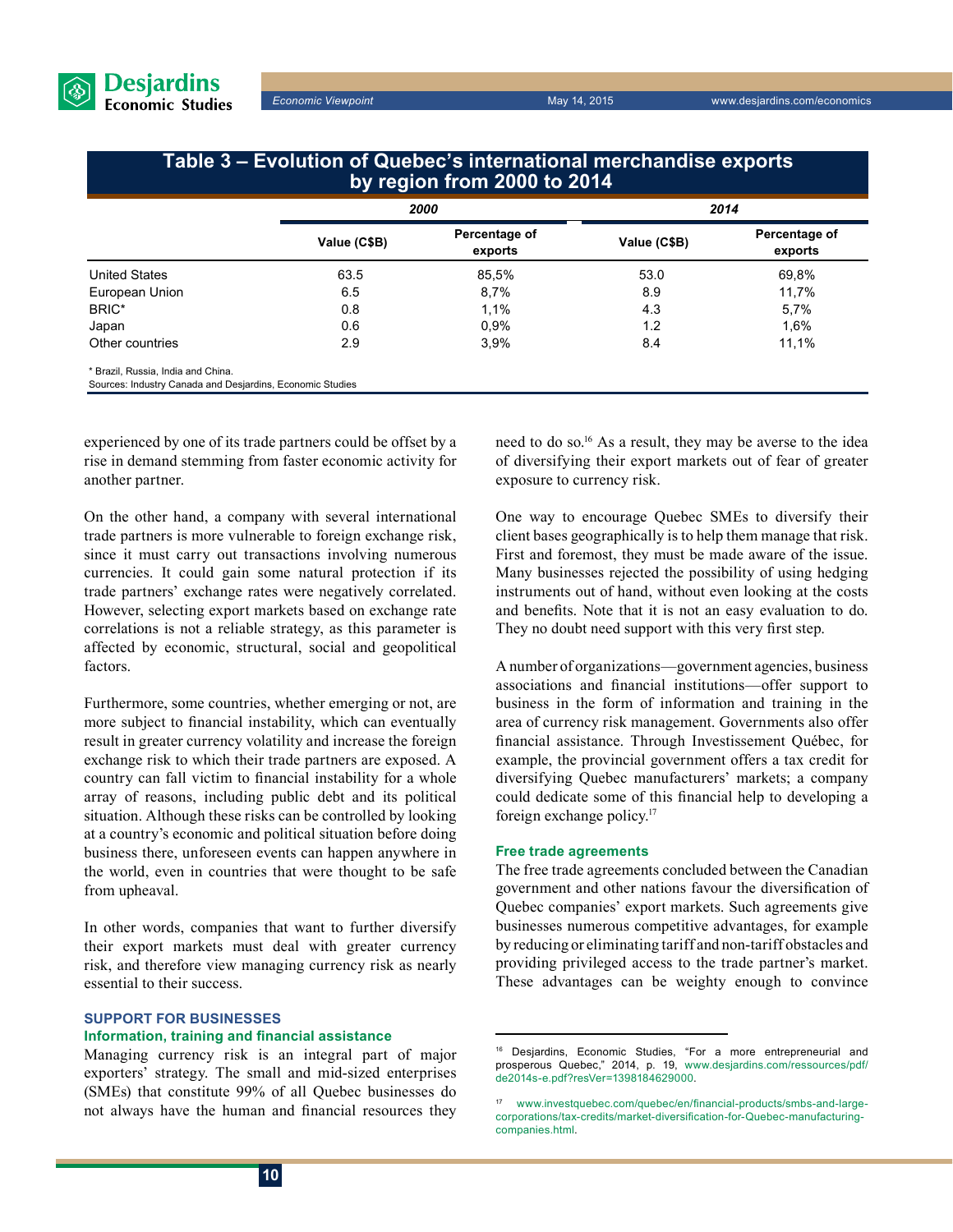#### *Economic Viewpoint* May 14, 2015 www.desjardins.com/economics



businesses to expand their operations geographically, despite the currency risk.

Some advantages of free trade agreements can even help reduce the currency risk businesses are exposed to. Because of the open access to the European market it will provide, the *Comprehensive Economic and Trade Agreement* (*CETA*) between Canada and the European Union could help Canada carve out more space in the global economic landscape.<sup>18</sup> More Canadian businesses could therefore participate in global value chains. As discussed earlier in this study, participating in a global value chain may give a business some protection from currency fluctuations by increasing its natural hedge.

Canada has about a dozen free trade agreements to its name, with several others being negotiated, including some with emerging nations such as India (box 3 on page 12). To get the most out of the growth potential the new agreements will provide, however, Quebec SMEs will have to make currency risk management part of the company's expansion strategy.

#### **Conclusion**

To expand, Quebec businesses will have to be increasingly focused on international markets in the coming years. This will make them more vulnerable to specific risks, including currency risk. Exchange rates fluctuate a lot, and often unpredictably. A company that is operating internationally could quickly see profitability erode if it does not protect itself from these fluctuations.

For some businesses, especially small ones, managing currency risk may seem expensive and complicated. However, having a currency policy may pay off handsomely. Numerous public and private organizations provide support to businesses that want to acquire such a policy.

Also, to succeed internationally, the focus must be on productivity. The more productive businesses are, the more equipped they are to deal with headwinds such as unfavourable currency movements. Lastly, businesses can adopt strategies—modifying their supply chains or joining a global value chain—that will help them offset the impact of currency fluctuations on their business.

Quebec businesses must be encouraged to diversify their client bases in terms of geography. Without neglecting traditional markets, they must look at the possibility of making greater inroads into emerging nations, which are very promising opportunities for their exports. Businesses that incorporate currency risk management into their expansion strategy and have a good grasp of the principles will certainly have an easier time breaking into such markets and ensuring their longevity.

<sup>18</sup> Desjardins, Economic Studies, *Economic Viewpoint*, "Canada–European Comprehensive Economic and Trade Agreement," April 22, 2015, p. 9, [www.desjardins.com/ressources/pdf/pv150422-e.](http://www.desjardins.com/ressources/pdf/pv150422-e.pdf?resVer=1429702137000) [pdf?resVer=1429702137000](http://www.desjardins.com/ressources/pdf/pv150422-e.pdf?resVer=1429702137000).